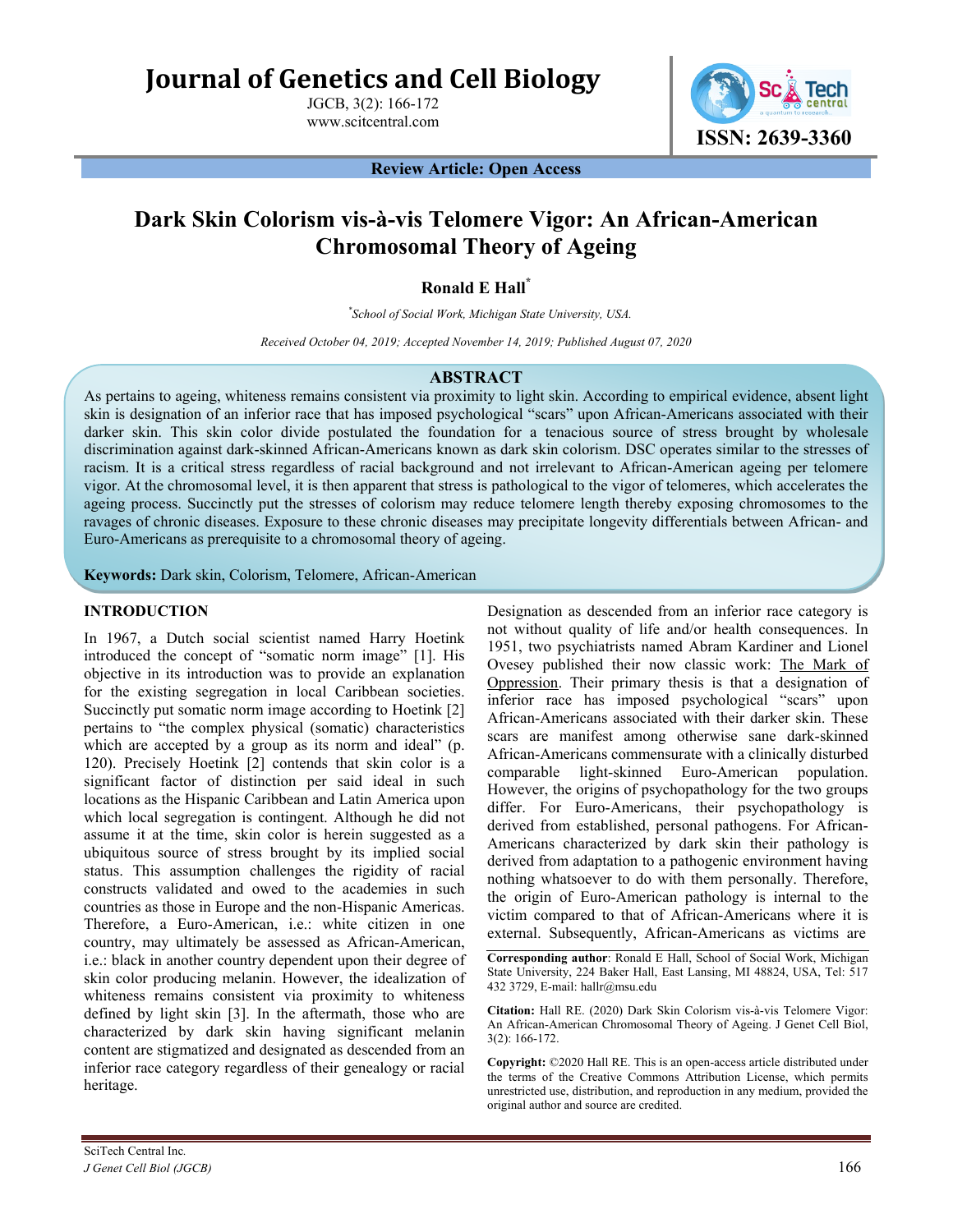less culpable for their psychopathology compared to their Euro-American counterparts. This African-American adaptation to a societal ill according to Kardiner and Ovesey is then tantamount to a basic personality typology. Said typology is indicative of the entire group regardless of class, intelligence or other demographic circumstances carried throughout the lifespan [4]. The extent of the pathology may be determined by intra-race complexion relative to melanin content. Consequently, the result is a quality of life in ageing imposition, which Kardiner and Ovesey assessed in a psychological context. Their conclusions were thus, limited by the omission of reference to ageing at the most basic genetic level of vigor in the human telomere [5].

The social origins of African-American physical ailments attributable to societal ills have heretofore remained stealth and aloof from the agendas of academy personnel. Telomeres until recently were dismissed as culpable to ageing or any associations with adaptation to societal ills. The origin of the term "telomere" derives from the Greek "telos" meaning "end" and "meros" meaning "part" [6]. The particular end parts are cap-like structures, which preserve the health of chromosomes. A chromosome is a microscopic linear biological form that contains human genetic information not irrelevant to the ageing process [7]. Telomere vigor is then critical to human health and human quality of life and thus essential to chromosomal function. Absent functional telomeres, chromosomes may become dysfunctional and thereby lose their ability to carry out essential genetic biological tasks that may accelerate the ageing process especially that of African-Americans [8].

In consideration of telomere vigor in function per the ageing process, the objective of this paper is to inform various sectors of the social science academy including Psychology, Sociology and Social Work. It aims to illuminate the significance of skin color in lieu of race where race has dominated the social science academy pertaining to African-American quality of life and societal social status. By documenting the social implications of dark skin for African-American biological function, a new perspective of the ageing process will become apparent. Skin color unlike race is mathematically quantifiable hence ideally given to the more objective and rigorous scientific method. Reference to skin color will rationally dismiss the subjective, less rigorous scientific conclusions of race organized relative to the following: (a) somatic norm image; (b) dark skin colorism; and (c) African-American ageing per telomere vigor.

# **SOMATIC NORM IMAGE**

Being author of the somatic norm image Harry Hoetink began his career as a historian-teacher and by his Dutch ancestry was originally from Holland [9]. Most of Hoetink's research focus prevailed in the Caribbean where he commenced to observance of natives influenced by the British, French, Dutch and Spanish colonials. After numerous observations, Hoetink devised the somatic norm image hypothesis. His initial intent was to explain the existence of dark-skinned women who internalized alien light skin as an idealized standard of feminine beauty [10].

Light skin by dark-skinned native women was idealized as the somatic norm image beyond the prescriptions of feminine beauty. It also impacted native class divisions. Subsequently in Western colonies, Hoetink found that the ideal of light skin defined the intermediate class among the natives exported from the light skin somatic colonial ideal. Thus, any native who was European in appearance by light skin was treated as white in proximity to the white somatic norm image. Those characterized by dark skin were scorned as black being a contrast to light skin. In pondering this observation, Hoetink concluded a fundamental hypothesis in that a native may be regarded as white in the Dominican Republic and as "colored" in Jamaica, as per a colonial based somatic norm image. Additionally, the same native may be assessed as a "Negro" or a Black person in Alabama by reference to the historical social evolution of light skin in the American South [11]. Both instances are a significant source of debilitating stress [12].

Hoetink's somatic norm image is not without criticisms. It evidences some inconsistency in the particular colonial influences brought by differentiations between the British, French, Dutch and Spanish. However, despite such differences, there remains a fundamental premise, that the colonial somatic norm image is idealized by the darkskinned natives as well as their light-skinned oppressors. Native children then learn during their youth that light skin is the preferred standard pertaining to all quality of life measures to which they must adhere for any hope of success no less apparent for African-Americans in the US [13].

The idealization of light skin per somatic norm image in the Caribbean meant that it became a vehicle for status among African-Americans despite the fact that it was a less common trait [14]. Value-laden terms evolved in the U.S. that reflected light skin as the colonial somatic norm image including "high-yellow, ginger, cream-colored, and bronze" [15]. Similar traits associated with the somatic norm included hair, which was designated as "bad" if it was by dark skin the kinky African type and "good" if it was by light skin the straight Caucasian type. Ultimately, among African-Americans reference to any feature of light skin more often inferred something desirable or celebrated as the desired somatic ideal [16].

Once light skin prevailed as the somatic norm image in the U.S. it evolved in the works of light-skinned African-American intellectuals like W.E.B. DuBois. DuBois is credited with founding of the "Talented Tenth." The Talented Tenth were considered the African-American ideal and their mention first appeared per a DuBois article titled: The Negro Problem in 1903. The Negro Problem was an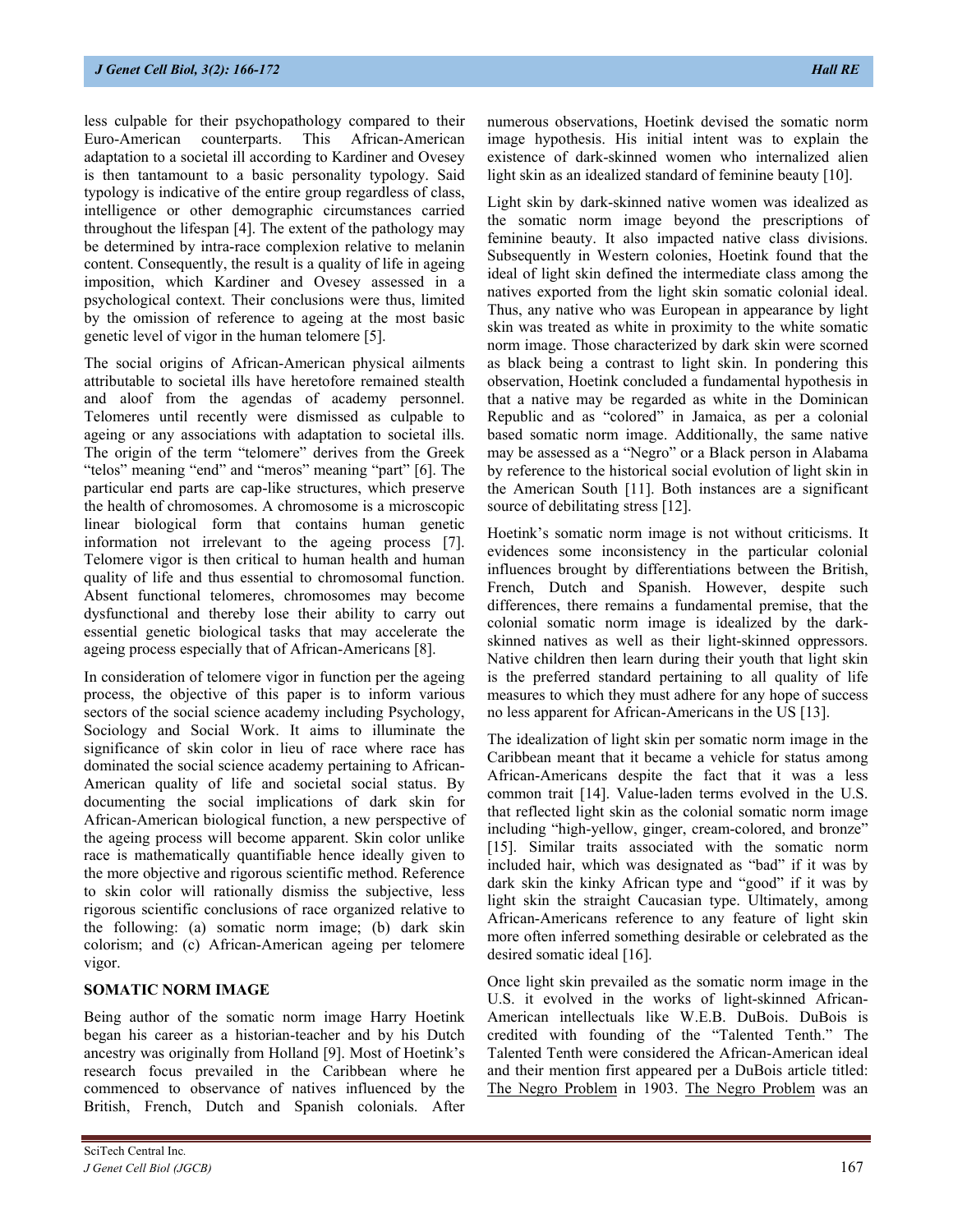DuBois was in conflict with another light-skinned African-American intellectual named Booker T Washington. Washington believed that African-Americans should accept their inferior status until such time they could ascend by approval of the slave-owning plantation class. DuBois retorted that: "to attempt to establish any sort of a system of common and industrial school training, without first providing for the higher training of the very best teachers, is simply throwing your money at the winds." Thus, DuBois believed that African-Americans deserved of advancement would require access to a classical education if they were to realize their racial potential. According to DuBois: African-Americans, like all races, is going to be saved by its exceptional aspirants. The problem of education, then among them must first of all deal with the Talented Tenth. The Talented Tenth pertains to developing the best and brightest that they may guide the masses. Relative to the somatic norm image and without direct accusation, the Talented Tenth were dominated by the middle classes of mixed-race, light-skinned "Negroes." Many, like Washington and DuBois, had been fathered by members of the antebellum, slave-owning, plantation classes [18]. This unspoken skin color divide provided the foundation for a tenacious source of stress brought by the wholesale discrimination against dark-skinned African-Americans known today as dark skin colorism.

# **DARK SKIN COLORISM**

As pertains to dark skin colorism (DSC), race is subjugated in consideration of a social transgression extended from vestiges of the somatic norm image. DSC operates identical in function to racism per social transgression but in fact is distinct. Colorism is a term first coined by noted [19]. Manifestations of colorism are acted-out measuring the human worth of light-skinned and dark-skinned populations where dark skin is assumed indicative of inferior race evolutionary status [20]. Said status can be assessed relative to the stereotypes of dark-skinned populations in their dress, their cultural practices, their physical attractiveness and their reduced marital potential. Those who are light-skinned in proximity to the Euro-American ideal are alleged to be of superior stock pertaining to the aforementioned requisites.

Initially colorism was intended by Walker [21] for application to the African-American community exclusively where complexion has existed as a factor of determining social condition since the infamous era of the antebellum. Nevertheless, recent trends in third-world immigration to Western destinations such as the U.S. and Europe, and the resulting population diversity of these destinations have required a more extensive application of colorism, i.e.: DSC. The racial contributions made by those of Asian, Latino, African and mixed-race descent has resulted in an unprecedented range of skin color variations from the very

light-skinned to the very dark-skinned. The subjugation of "inferior" race populations supersedes race extending to skin color. Therefore, various sectors of the social science academy have attempted empirical verification of racial inferiority implied by dark skin [22]. Absent objective scientific rigor dark-skinned populations under the circumstances of DSC are ultimately deemed inferior carried out during social interactions involving dark-skinned and light-skinned individuals regardless of race, ethnicity or cultural category. It is a stressful manifestation dramatically displayed in the perpetuation of brown racism.

Brown racism is a peculiar form of DSC. It is a sociocultural colonial event carried out by the victims of a previous colonial world order [23]. Brown racism is a most dramatic illustration of the race world order in white supremacy perpetrated by non-Caucasoid immigrants colonized, conquered or otherwise dominated who travel and settle in Western sovereignties including the U.S. Its author is sociologist Washington [23]. According Washington [23], brown racism is evident among lighter-skinned Mestizos, Chinese, Filipinos and South Asians. It is considered a variation of white racism via supremacy that probably occurred as a result of historical confrontation with Caucasian race Europeans and ultimately European domination. These Mongoloid race populations some of whom are among the darkest in skin color then discriminate against similarly dark-skinned Negroid race populations and any others noted by dark skin including members of their own group. Light skin as race proxy allows for DSC evident in the course exchanges between light- and dark-skinned leadership figures of the same ethnic group.

Consistently the light-skinned offspring of the plantation class perpetuated DSC aimed at their ethnic counter parts [24]. Wealth, poise and overall appeal were denied by DSC in the absence of light skin [25]. Considerable tension arose from this obvious distinction, which relegated the most esteemed members of the African-American community much below their social status. Among the more intense of such exchanges is the verbal interaction between the lightskinned DuBois and the dark-skinned Garvey. In an editorial of DuBois' Crisis, an Atlanta University/NAACP journal, DuBois was said to have labeled Marcus Garvey "fat, black, and ugly." Given to DSC DuBois then suggested that dark skin and associated features were undesirable [26]. This exchange between the two was not a singular incident. A high-ranking member of the National Association for the Advancement of Colored People (NAACP) made demeaning references to Garvey as a "Jamaican Negro of unmixed stock" meaning his pronounced African features and dark skin were an impediment by inferiority [27].

DSC was also manifested economically. The highest rates of income earned by African-Americans are normally a compensation product of high status occupations. According to an investigation conducted by social scientists [28], 29%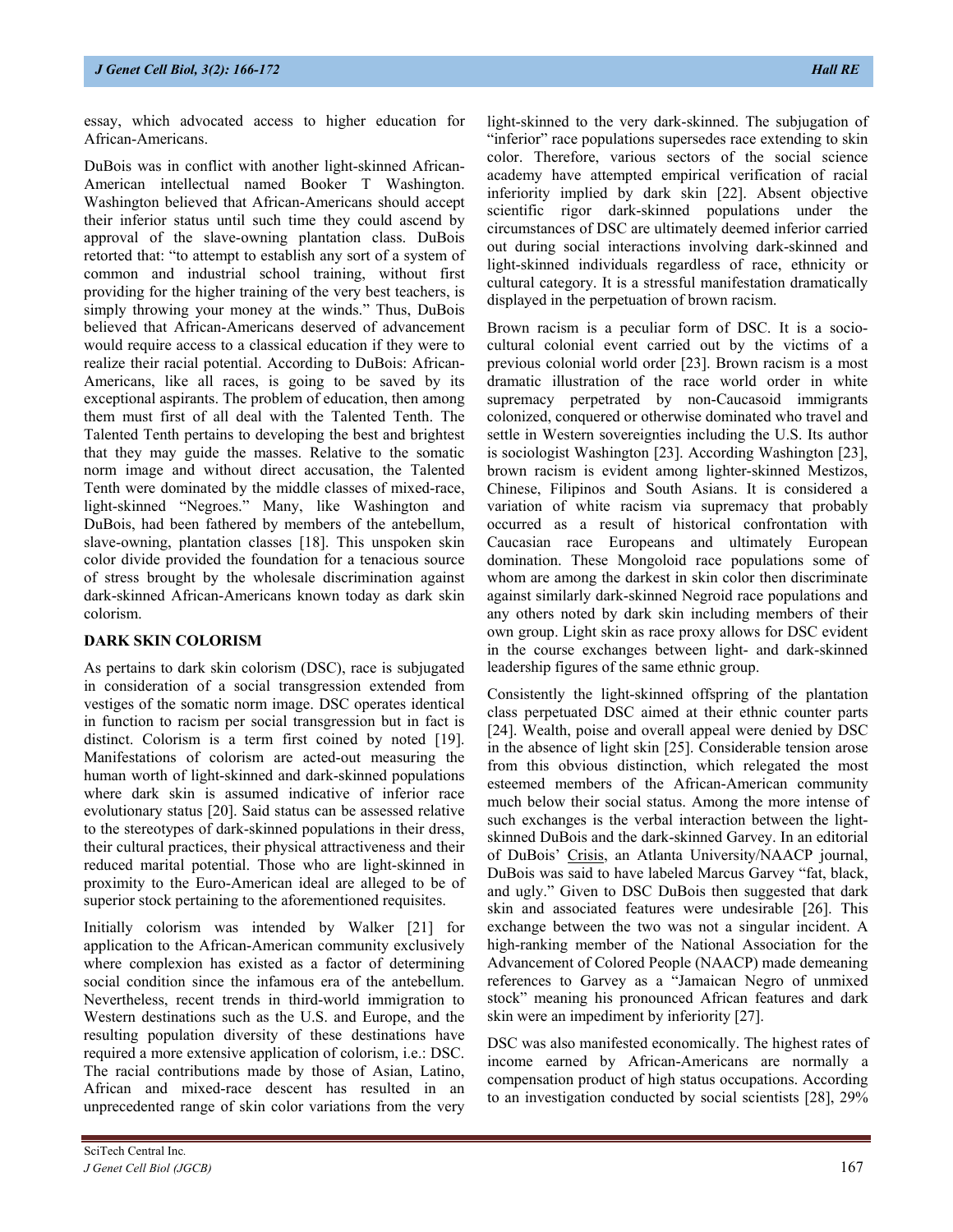of Euro-Americans are employed in high status occupations. A mere 15% of African-Americans are similarly employed. Relative to DSC considering African-Americans exclusively, 27% of those who are light-skinned compared to 15% who are dark-skinned are similarly employed in high status occupations [28]. Subsequently DSC is a critical quality of life stress regardless of racial background and not irrelevant to African-American ageing per telomere vigor.

# **AFRICAN-AMERICAN AGEING PER TELOMERE VIGOR**

The results of Euro- and African-American longevity disparities characterize a reduction in telomere vigor among African-Americans noted in documented descriptive statistical data **(Table 1)**.

| Year | <b>All races</b>  |      |        | White             |             |        | <b>Black</b>      |             |        |
|------|-------------------|------|--------|-------------------|-------------|--------|-------------------|-------------|--------|
|      | <b>Both sexes</b> | Male | Female | <b>Both sexes</b> | <b>Male</b> | Female | <b>Both sexes</b> | <b>Male</b> | Female |
| 2010 | 78.7              | 76.2 | 81.1   | 79.0              | 76.5        | 81.3   | 75.1              | 71.8        | 78.0   |
| 2000 | 77.0              | 74.3 | 79.7   | 77.6              | 74.9        | 80.1   | 71.9              | 68.3        | 75.2   |
| 1990 | 75.4              | 71.8 | 78.8   | 76.1              | 72.7        | 79.4   | 69.1              | 64.5        | 73.6   |
| 1980 | 73.7              | 70.0 | 77.4   | 74.4              | 70.7        | 78.1   | 68.1              | 63.8        | 72.5   |
| 1970 | 70.8              | 67.1 | 74.7   | 71.7              | 68.0        | 75.6   | 64.1              | 60.0        | 68.3   |
| 1960 | 69.7              | 66.6 | 73.1   | 70.6              | 67.4        | 74.1   |                   |             |        |
| 1950 | 68.2              | 65.6 | 71.1   | 69.1              | 66.5        | 72.2   |                   |             |        |
| 1940 | 62.9              | 60.8 | 65.2   | 64.2              | 62.1        | 66.6   |                   |             |        |
| 1930 | 59.7              | 58.1 | 61.6   | 61.4              | 59.7        | 63.5   | 48.1              | 47.3        | 49.2   |

#### **Table 1.** American life expectancy.

*(—) Data not available [29]*

Since 1930, the life expectancy of Americans has improved but that of African-Americans (Black) has lagged behind that of Euro-Americans (White). By 2010, that differential remains significant where all races per both sexes was 78.7 years; all races per males were 76.2 years; all races per female were 81.1 years. Life expectancy for White per both sexes was 79.0 years; White per male was 76.5 years; White per female was 81.3 years. Life expectancy for Black per both sexes was 75.1 years; per male 71.8 years; per female 78.0 years. While the aforementioned 2010 Black/White expectancy gap is significantly reduced compared to 1930, it remains significant to ageing in the current era.

Telomere research conducted in 2014 by investigators Chae et al. [30] addressed the prospects of ageing in reference to African-American longevity. The rationale for Chae et al. [30] study is grounded in leukocyte telomere length (LTL). As per the aforementioned introduction, telomeres extend from DNA located at the ends of chromosomes for purposes of their preservation measured in length [30]. When associated with the appropriate proteins, vigorous telomeres slow the breakdown of coding regions of DNA. When LTL is assessed by length, it may provide a clue to DSC and longevity relative to the African-American ageing process. Subsequently, the shorter the LTL induced by the stress of DSC the more likely the onset of life threatening chronic ailments that accelerates ageing.

Relative to ageing, evidence suggests that stress is a critical factor in telomere length and hence associated with the cause of death. As defined in medicine stress pertains to a medical or biological condition. It is associated with physical, mental and emotional factors that manifests in mental tension. The origin of stress may be external as pertains to the environment, victim psychology or their social circumstances. Stress may also originate externally as pertains to an illness or medical procedure. By physiological impact, stress may facilitate a "fight or flight" response tantamount to a complex reaction of neurologic and endocrinologic systems [31,32]. Most importantly, stress is known to reduce telomere length and hence its vigor associated with premature death in the prospects of ageing.

Using a rigorous scientific methodology, aforementioned investigators suggest the existence of DSC stress when there is conflict with the somatic norm image. As opposed to groundless accusations by members of the academy in "playing the race card" African-American men suffer a decrease in longevity as prerequisite to acceleration of the ageing process. Subjects who co-operated Chae et al. [30] investigation were African-American males from a community sample of 92 participants between the ages of 30 and 50 years old. Participating males were recruited during February 2010 to May 2010. For purposes of statistical measures, ordinary least squares regressions were calculated.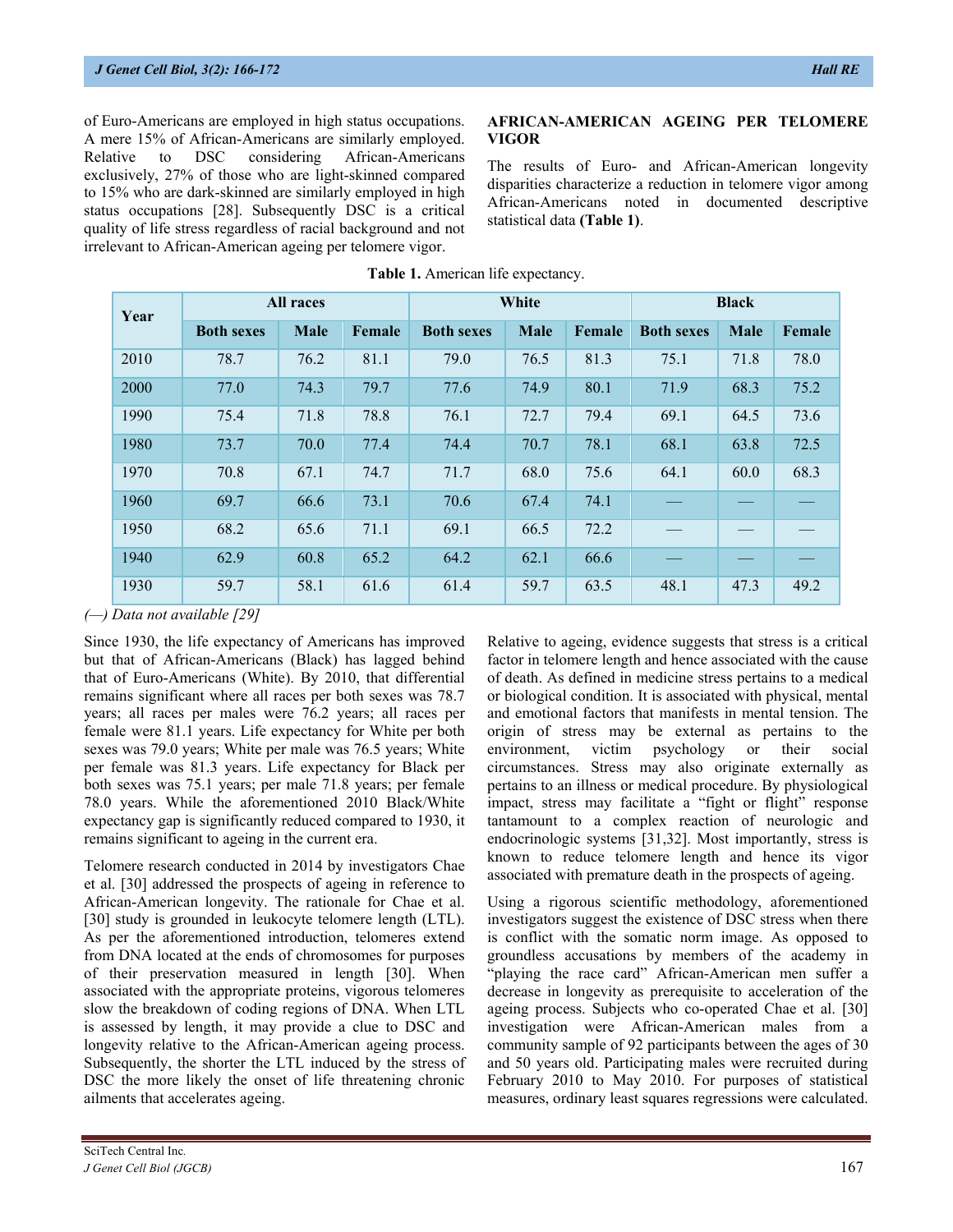This process facilitated the examination of LTL in kilobase pairs as per DSC. The researchers' investigation was statistically significant for measures of LTL (b¼−0.10, SE¼0.04, p¼0.02). Participants who evidenced DSC commensurate with higher levels of DSC stress had the shortest LTL. SES threshold ratio was additionally commensurate with LTL ( $b\frac{1}{40.05}$ , SE $\frac{1}{40.02}$ , po0.01). In the aftermath, it is plausible that the ageing process among African-Americans under stress, i.e.: dark-skinned is accelerated by DSC [30]. Social science investigators contend that by isolating factors such as stress pertaining to shorter LTLs may provide an explanation for racial disparities between Euro- and African-American longevity relative to ageing.

Racism as a proxy for DSD is stressful and directly impacts telomere vigor by length. According to the American Psychological Association, a greater number of Americans report an increase in stress than in years past. Subsequently 39% contend that over the past year their stress had increased. What's more, in the past five years 44% report an increase. In excess of 50% of Americans reported personal issues as a source of stress, which was an increase from 47% in 2009. About 26% of Americans contend they are doing an excellent or very good job of eliminating personal stress. When stress does occur, a mere 29% profess to doing an excellent or very good job of managing or reducing it.

Most American adults by 83% are convinced that stress can have a strong or very strong impact upon their health. An impressive 94% of Americans agree that stress can be a major factor in the onset of disease including heart disease, depression and obesity. Furthermore, they contend that stress may also manifest in heart attacks, arrhythmias and sudden death, particularly where victims have been diagnosed with the addition of cardiovascular disease (92%) [33]. conclusively, stress may extend from societal origins and manifest in physiological ailments that impose upon ageing longevity among Americans exacerbated among African-Americans. DSC is one such stress that reduces African-American telomere vigor and hence accelerates the ageing process leading to decreased African-American longevity compared to Euro-Americans. In the aftermath, is a critical rationale for the validation of an African-American chromosomal theory of ageing.

# **CONCLUSION**

The somatic norm image existed long before Hoetink's designated nomenclature introduced it into the general public domain [34]. It was acted out in the well-known prospects of colorism. However, colorism is a public taboo and as such leaving it less amenable in references external to the native group, i.e.: exclusive to people of color including African-Americans. Additionally, Eurocentric hegemony of the academy further served as impediment to the exposition of colorism issues, which all but served the ageing disparities between African- and Euro-Americans when surveyed [35]. Hence, overlooking empirical evidence, race was sustained as the primary culprit in African- and Euro-American ageing disparities. This inability to locate the source of African- and Euro-American ageing disparities has contributed to an unnecessary and tenacious acceleration of the African-American ageing process.

To access the evidence for ageing disparities at its source will require consideration of colorism via DSC. DSC was investigated per chromosomal theory of ageing by an examination of African-Americans nationally over the age of 25 years. Substantiated by research evidence the four most common causes of African-American deaths include heart disease, cancer, stroke and diabetes. The empirical results suggest that colorism manifested as racism causes a proliferation in African-American mortality rates. Investigators have surmised that in locations where Google searches for the n-word was one standard deviation above the mean there was an 8.2% increase in mortality rates for local African-Americans. The same search was associated with increases in cancer, heart disease, and stroke. These findings investigators contend account for more than 30,000 (premature) deaths annually among African-Americans nationwide. Furthermore, when investigators controlled for demographics and socioeconomics, the extent of the impact decreased from 8.2% to 5.7%. However, investigators contend that these "are also influenced by racial prejudice and discrimination and therefore could be on the causal pathway." Succinctly stated "it's NOT racism that's making up that 2.5% difference. Directly and indirectly, racism kills" [36].

The mortality potency of racism by colorism is a product of stress [37]. DSC serves as cue to the dark-skinned victims of colorism stress irrelevant to Euro-Americans and/or their lighter-skinned counterparts. At the chromosomal level, it is apparent that stress is pathological to the vigor of telomeres. Succinctly put stress may reduce telomere length thereby exposing chromosomes to the ravages of chronic disease including heart disease, cancer, stroke, and diabetes. Susceptibility to these diseases among African-Americans is brought by an accelerated ageing process. Accelerated ageing may occur due to reductions in telomere length status that impairs the victim's ability to ward-off chronic disease [38]. The indisputable conclusion serves as introduction to a heretofore, unprecedented African-American chromosomal theory of ageing.

Colorism, as pertains to DSC and dark-skinned refugees/immigrants who reside or migrate to Western nations carry the vestiges of colonial domination. The ability of Western social scientists to accurately perceive, conceptualize, and interact with dark-skinned populations is a necessity in a rapidly changing and complex world. Since many Americans, evidence perspectives attributed to cultural technologies derived from cultural legacies, a singular worldview cannot and must not be allowed to prevail.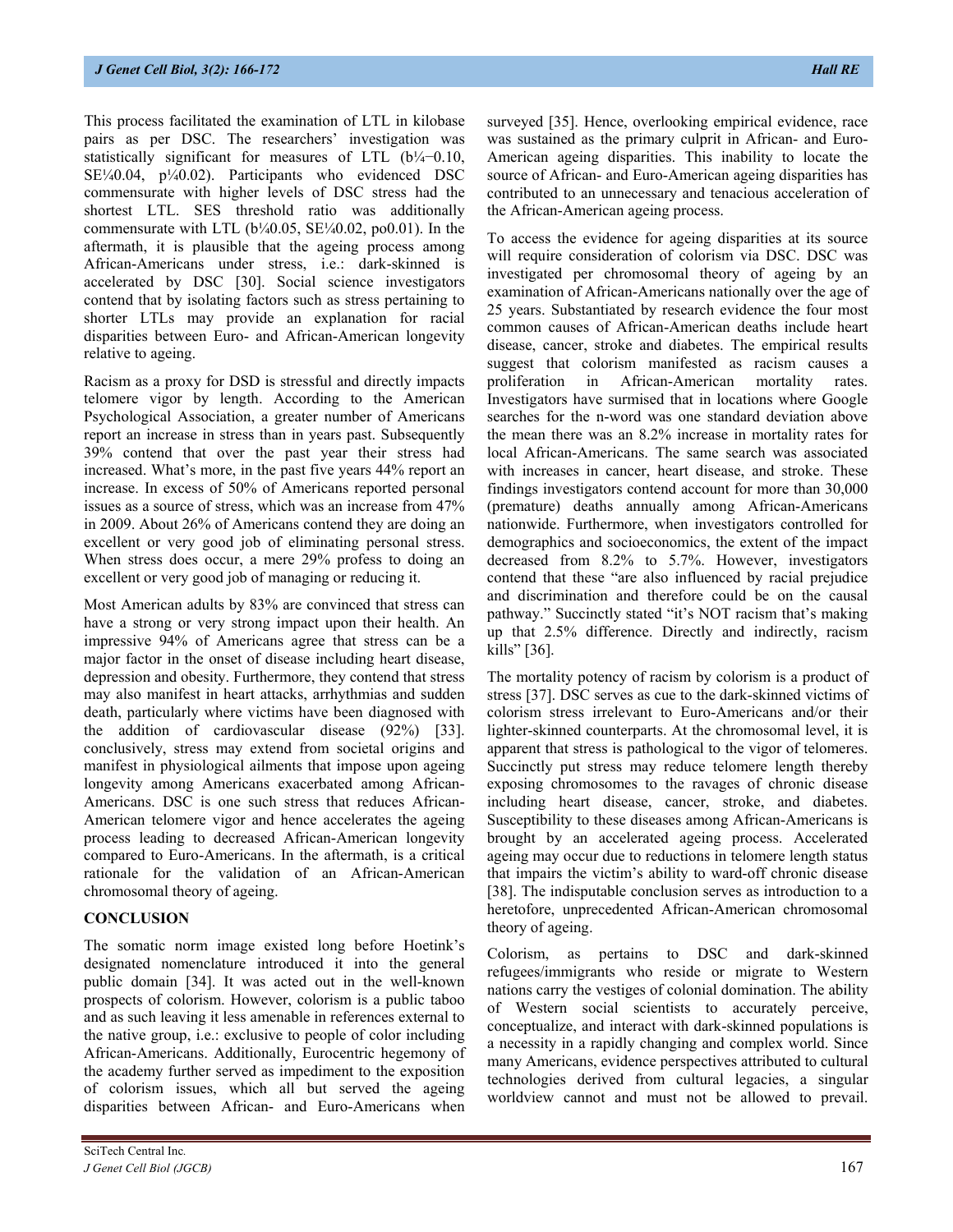Subsequently, social scientists without fearing prejudice must increase their knowledge base considerably and consistently as per DSC and the African-American ageing issue. Furthermore, at a time of increased international contacts, social scientists are confronted by issues such as skin color and perspectives on dark skin that did not require their intellectual consideration in the past [39]. Subsequently social scientists' continuing search for knowledge must remain constant and viable to sustain the integrity and prestige of the social science academy. Only then can it effectively address the significance of telomere vigor such that the ageing disparities between African- and Euro-Americans can be essentially resolved.

#### **REFERENCES**

- 1. Graham R (1990) The idea of race in Latin America 1870-1940. Caribbean Stud 49: 126-127.
- 2. Hoetink H (1967) Caribbean race relations; a study of two variants. London: Oxford University Press.
- 3. Withers E (2017) Whiteness and culture. Sociology Compass 11.
- 4. Vontress C (1966) The Negro personality reconsidered. J Negro Educ 35: 210-217.
- 5. Kardiner A, Ovesey L (1951) The mark of oppression. Cleveland: World Pub. Co.
- 6. Sciences TA (2018) What is a telomere? Retrieved on 5/15/18 from [https://www.tasciences.com/what-is-a](https://www.tasciences.com/what-is-a-telomere/)[telomere/](https://www.tasciences.com/what-is-a-telomere/)
- 7. Hall R (2014) Self-hate as life threat pathology among black Americans: Black pride antidote vis-à-vis leukocyte telomere length (LTL). J Afr Am St 18: 398- 408.
- 8. Blackburn E, Epel E (2012) Comment: Too toxic to ignore. Nature 490: 169-171.
- 9. Baud M (2005) Harry Hoetink (1931-2005). European Review of Latin American and Caribbean Studies 78: 5- 6.
- 10. Brakke D (2001) Ethiopian demons: Male sexuality, the black-skinned other and the mosaic self. J History Sexuality 10: 501-537.
- 11. Golash-Boza T (2006) Dropping the hyphen? Becoming Latino (a)-American through racialized assimilation. Soc Forces 85: 27-50.
- 12. Driscoll MW, Reynolds J, Todman L (2015) Dimensions of race-related stress and African-American life satisfaction. J Black Psychol 41: 462-486.
- 13. Bergner G (2009) Black children, White preference: Brown v. Board, the Doll tests, and the politics of selfesteem. Am Q 61: 299-334.
- 14. Huggins N (1942) Key Issues in the Afro American experience. New York: Harcourt, Brace, Jovanovich.
- 15. Herskovits M (1968) The American Negro, Indiana University Press, Bloomington, Ind.
- 16. Hall RE (1990) The projected manifestations of aspiration, personal values, and environmental assessment cognates of cutaneo-chroma (skin color) for a selected population of African-Americans (Doctoral dissertation, Atlanta University, 1989). Dissertation Abstracts International 50: 3363A.
- 17. Reuter E (1934) Race and culture contacts. New York McGraw-Hill.
- 18. DuBois WEB (1903) The Negro problem: A series of articles by representative American Negroes of Today. New York: James Pott and Co.
- 19. Walker A (1983) In search of our mothers' gardens: Womanist Prose. San Diego: Harcourt Brace Jovanovich.
- 20. Hersch J (2006) Skin-tone effects among African-Americans: Perceptions and reality. Am Econ Rev 96: 251-255.
- 21. Pruett C (2002) The complexions of "Race" and the rise of "Whiteness" studies. Clio 32: 27-50.
- 22. Herrnstein R, Murray C (1994) The bell curve. New York: Free Press.
- 23. Washington R (1990) Brown racism and the formation of a world system of racial stratification. Int J Politics Cult Soc 4: 209-227.
- 24. Klineberg O (1944) Characteristics of the American Negro. New York: Harper & Row.
- 25. Reuter E (1969) The mulatto in the United States. New York Haskell House.
- 26. Franklin JH, Meier A (1982) Black leaders of the twentieth century. Chicago: University of Illinois.
- 27. Garvey AJ (1986) Garvey and Garveyism. New York: Octagon.
- 28. Hughes M, Hertel B (1988) The Significance of Color Remains. Blacksburg, VA: Virginia Polytechnic Institute (unpub).
- 29. Infoplease (2018). Life expectancy at birth by race and sex, 1930-2010. Retrieved on 5/15/18 from [https://www.infoplease.com/life-expectancy-birth-race](https://www.infoplease.com/life-expectancy-birth-race-and-sex-1930-2010)[and-sex-1930-2010](https://www.infoplease.com/life-expectancy-birth-race-and-sex-1930-2010)
- 30. Chae D, Nuru-Jeter, Adler N, Brody G, Lin J, et al. (2014). Discrimination, racial bias and telomere length in African-American men. Am J Prev Med 46: 103-111.